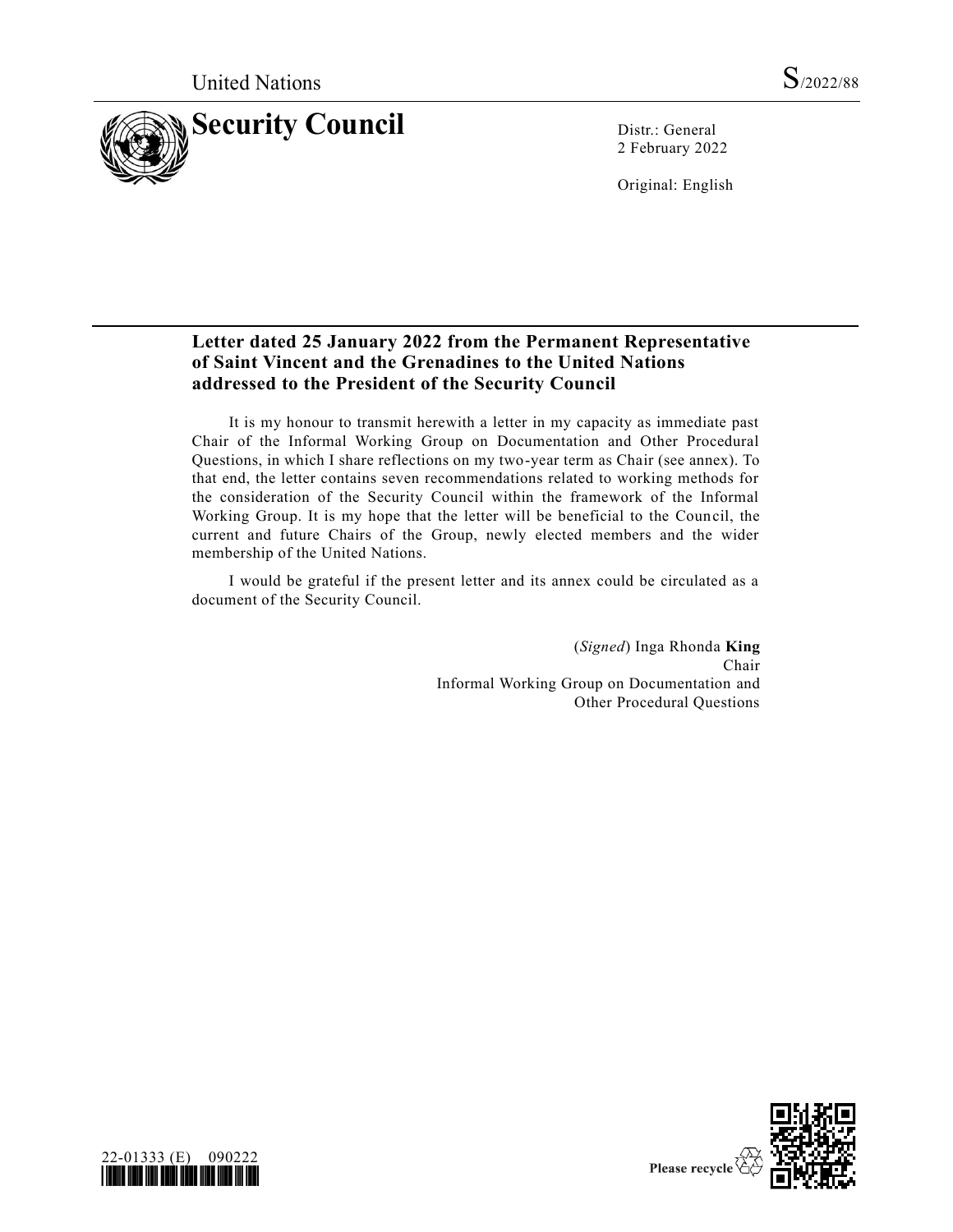### **Annex to the letter dated 25 January 2022 from the Permanent Representative of Saint Vincent and the Grenadines to the United Nations addressed to the President of the Security Council**

## **I. Introduction**

1. The Informal Working Group on Documentation and Other Procedural Questions is the framework that underpins the effective functioning of the Security Council. Discussions that take place within the Informal Working Group help to improve working methods in a number of ways, including through the assessment and adjustment of existing working methods and best practices to ensure continued relevance and appropriateness.

2. Between 1 January 2020 and 31 December 2021, I had the privilege of chairing this indispensable subsidiary body. The present letter, prepared in my capacity as outgoing Chair of the Informal Working Group, is intended as a means of reflecting on my chairpersonship and setting forth recommendations for the consideration of the Group and of future Chairs. In so doing, it is my hope that the letter can be drawn upon by Security Council members, newly elected members and the whole membership of the United Nations.

# **II. Reflections of the Chair of the Informal Working Group (2020–2021)**

3. I assumed my duties as Chair of the Informal Working Group on 1 January 2020. My chairpersonship began with a retreat on working methods organized jointly with Kuwait, as the preceding Chair, in Saint Vincent and the Grenadines. This unprecedented event facilitated informal dialogue among Group members and generated concrete proposals that underpinned my tenure. The summary of the discussion, including the main outcomes, was prepared by Saint Vincent and the Grenadines and is contained in a letter to the President of the Security Council dated 3 March 2020 [\(S/2020/172\)](https://undocs.org/en/S/2020/172). One of the key outcomes of our discussions, which essentially shaped the focus of the Group during my tenure, was the concept of actionoriented implementation. To this end, the work of the Group was geared towards establishing concrete steps to secure the implementation of the note by the President of the Council dated 30 August 2017 [\(S/2017/507\)](https://undocs.org/en/S/2017/507) and all subsequently adopted notes.

4. My chairpersonship of the Informal Working Group was marked by the coronavirus disease (COVID-19) pandemic, which precluded our ability to continue to meet in person. This notwithstanding, we continued to meet approximately every five weeks (13 meetings in total), as initially intended, including via videoconference when necessary owing to health and safety restrictions. As the Security Council adjusted its working methods to ensure its continuous functioning despite the disruptions caused by the pandemic, the Group contemplated how to safeguard the effectiveness of the Council during extraordinary circumstances. This consideration influenced the theme of the 2020 annual open debate on working methods, which was held virtually on 15 May 2020 under the first presidency of Estonia, the Vice-Chair of the Group. The theme proposed for the open videoconference was "Ensuring transparency, efficiency and effectiveness in the work of the Security Council", and in the concept note participants were encouraged not only to think about concrete ways to ensure the traditional concepts of transparency, efficiency and effectiveness in the deliberations, decision-making and follow-up processes of the Council, but also to consider how to maintain its agility whereby it would remain prepared to meet and make decisions in extraordinary circumstances. The summary, which was prepared by Saint Vincent and the Grenadines, is contained in my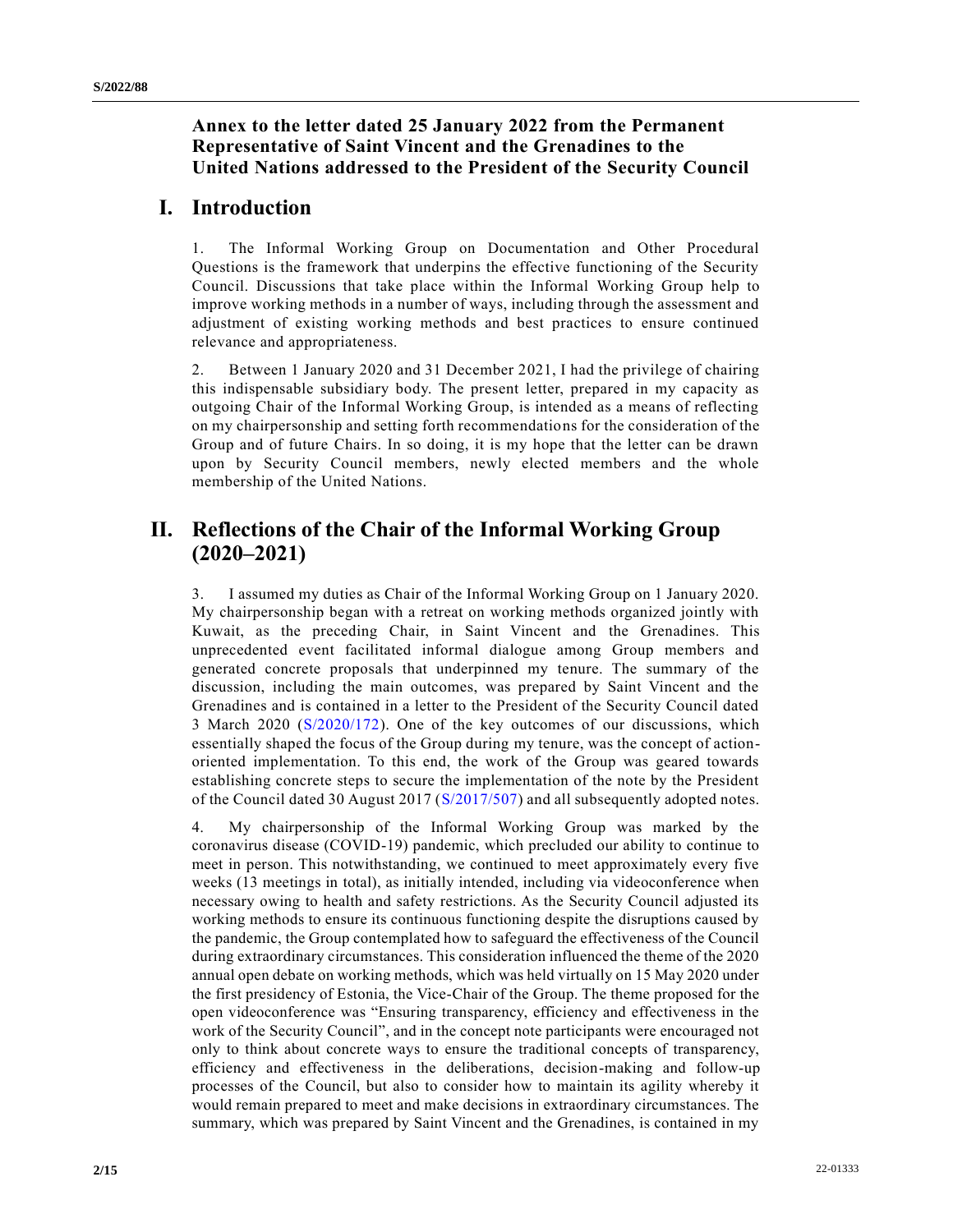letter to the President of the Council dated 8 July 2020 [\(S/2020/675\)](https://undocs.org/en/S/2020/675) and reflects the interventions made during the open videoconference, as well as those that were submitted in writing. Building on the statements and proposals that were made during the open videoconference in 2020, and cognizant of the impact of the pandemic, the theme proposed for the open debate on working methods in 2021 was "Agility and innovation: lessons for the future from the COVID-19 pandemic". The meeting was held on 16 June 2021 under the second presidency of Estonia. While Council members were able to participate in person, the wider membership submitted their interventions in writing owing to pandemic-related restrictions. A number of key points were raised in the various interventions, which related to enhancing the overall working methods of the Council, including by creatively formulating and developing working methods to adapt to evolving circumstances. To this end, and in addition to sharing new ideas on how to enhance the overall working methods of the Council, speakers focused on the best practices and challenges of the remote working methods of the Council during the pandemic, including how to ensure full implementation of the provisional rules of procedure, participation of the wider membership, multilingualism and adequate recordkeeping. The summary of the briefing remarks and interventions made in person and submitted in writing, which was prepared by Saint Vincent and the Grenadines, is contained in my letter to the President of the Council dated 7 October 2021 [\(S/2021/860\)](https://undocs.org/en/S/2021/860).

5. The review of working methods is an ongoing exercise that must be premised on the idea that the working methods of the Security Council must evolve and adapt to reflect changing circumstances. To this end, many of the agenda items discussed in meetings of the Informal Working Group were influenced by current and pressing issues related to working methods that were being discussed in the Council and that required further attention, as well as those brought up by the wider membership in the context of the annual open debates on working methods. In this regard, the topics, some of which were discussed on the basis of non-papers prepared by the Secretariat at my request, were wide-ranging and included:

(a) Ensuring transparency, efficiency, effectiveness and agility in the work of the Council;

- (b) Burden-sharing and penholdership;
- (c) Engagement with other principal organs of the United Nations;
- (d) Order of speakers in Council meetings;
- (e) Annual report to the General Assembly;
- (f) Practice regarding the replacement of Chairs of subsidiary bodies;
- (g) Review of the process for the selection of Chairs of subsidiary bodies;

(h) Overview and impact of working methods during the COVID-19 pandemic on the existing practice and procedures of the Council;

(i) Practice and procedures concerning the circulation of communications for the consideration of the Council;

(j) In-person participation of invitees under rule 37 in open debates of the Council during the COVID-19 pandemic;

(k) Striking the right balance between open and closed discussions: format of meetings;

(l) Wrap-up sessions;

(m) Decision-making regarding requests for participation under rule 37;

(n) Enhancing Council visiting missions, including through the use of technology to facilitate virtual missions.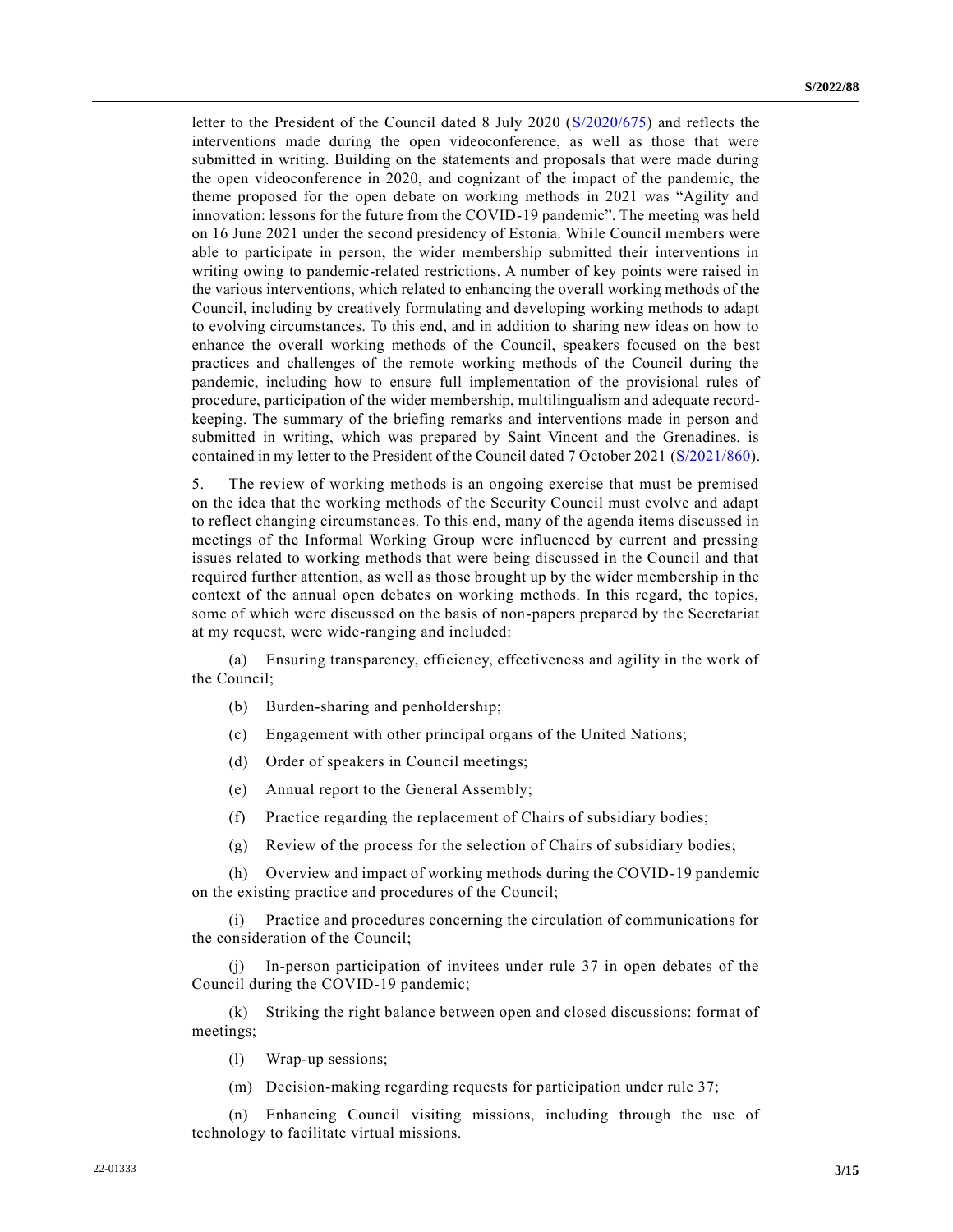6. In line with our focus on implementation during my chairpersonship, the agendas for meetings of the Informal Working Group also included a standing item entitled "Implementation of note 507: reflections from past presidencies and proposals for future action". This item became a critical aspect of each meeting, as it allowed for periodic reflection from the two most recent presidencies on working methods during their respective months, including on efforts to secure implementation and any challenges that may have been faced. The agenda item was also intended to encourage members to contemplate the provisions contained in the presidential note dated 30 August 2017 [\(S/2017/507\)](https://undocs.org/en/S/2017/507) and subsequently adopted notes and determine how to better utilize some of the provisions that are often overlooked, incorporate them into the monthly written working methods commitments and promote their implementation.

## **III. Achievements**

#### **Monthly working methods commitments**

7. In line with the focus on action-oriented implementation and closely related to the agenda item on reflections from past presidencies, we encouraged all presidencies of the Security Council to prepare and circulate written monthly working methods commitments and formalized this good practice in a presidential note dated 12 July 2021 [\(S/2021/647\)](https://undocs.org/en/S/2021/647). These written commitments ultimately operated as a guide for presidencies. In 2020 and 2021, almost all Council presidencies circulated monthly working methods commitments, increasing in number, as a means of ensuring continuity and undertaking joint commitments with other presidencies, including on thematic issues such as implementation of the women and peace and security agenda by the Council.

#### **Adoption of presidential notes**

8. Between April and December 2021, I presented a number of draft presidential notes to the members of the Informal Working Group, which were based on discussions and outcomes from the working methods retreat held in Saint Vincent and the Grenadines in 2020 and the open debates held in 2020 and 2021, as well as general discussions that took place within the framework of the Group. While I did not assume my duties as Chair endeavouring to adopt presidential notes, the preparation of the draft notes that were ultimately presented arose naturally where there was scope to adjust or advance the existing working methods. To this end, the draft notes presented were focused on:

(a) Capacity-building, with a view to facilitating the process for the selection of Chairs of subsidiary bodies;

(b) Role of political coordinators in the implementation of the presidential note dated 30 August 2017 [\(S/2017/507\)](https://undocs.org/en/S/2017/507) and subsequently adopted notes;

(c) Role of the President of the Security Council in the implementation of the presidential note dated 30 August 2017 [\(S/2017/507\)](https://undocs.org/en/S/2017/507), subsequently adopted notes and monthly working methods commitments;

- (d) Prioritizing multilingualism at all times;
- (e) Training opportunities for incoming elected members;

Commitment of the Council to maintaining its state of readiness in all circumstances in order to ensure that it can function continuously in accordance with the Charter of the United Nations;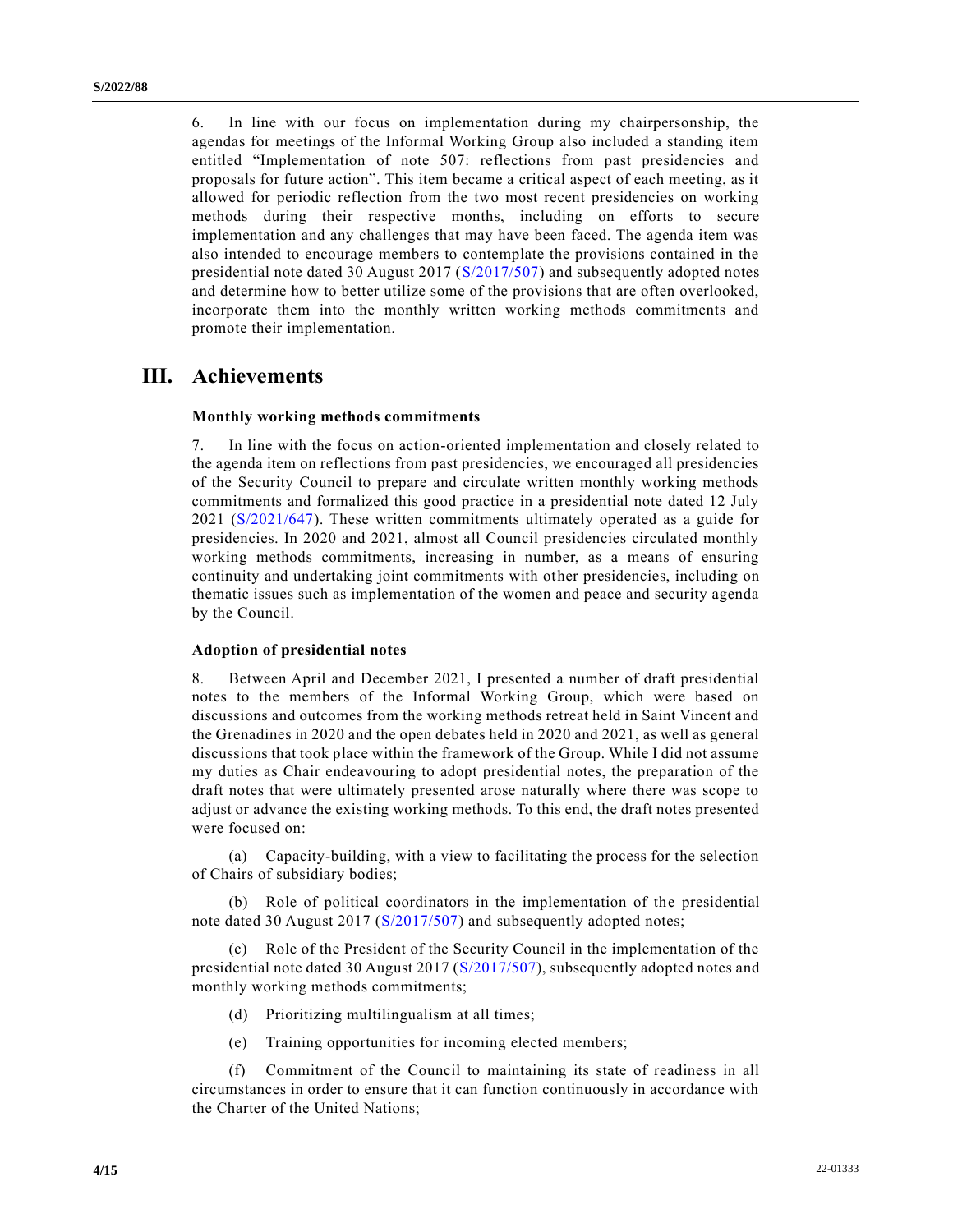(g) Extraordinary working methods of the Council, with a view to addressing, inter alia, the application of the provisional rules of procedure to meetings of the Council conducted via videoconference;

(h) Virtual Council visiting missions in instances when visiting missions are not possible for a prolonged period of time owing to concrete and ongoing risks to the safety and well-being of representatives of Member States and accompanying United Nations personnel;

(i) Criteria for the selection of a smaller representative grouping of Council members for the purpose of carrying out a visiting mission;

Issue of penholdership, with a view to ensuring consultation between the penholder and the Chair(s) of relevant subsidiary bodies on draft documents ahead of their introduction for negotiation and informal consultation among Council members;

(k) Alternative method to the use of the draw or sign-up sheet for preparation of the speakers list, also taking into account the ability of the President of the Council to inscribe first the relevant Chairs of subsidiary bodies of the Council and those Council members from regions directly concerned or affected;

(l) Stressing the importance of early and inclusive engagement of all Council members in the informal consultation process for the selection of Chairs and Vice - Chairs of subsidiary bodies, as well as the need to consider shared responsibility and fair distribution of work in the selection process.

9. Some of these draft notes were not adopted, for varying reasons. While some did not gain enough traction to encourage us to pursue them, others were met with irreconcilable views of members of the Informal Working Group that precluded the finding of consensus under my chairpersonship. Nonetheless, in July 2021, the Group successfully adopted the following four presidential notes, each of which codified best practices that enhanced the efficient, transparent and effective functioning of the Security Council:

(a) [S/2021/645:](https://undocs.org/en/S/2021/645) this note was geared towards strengthening newly elected members' familiarity with the working methods of the Council and its subsidiary bodies and, in this regard, the Secretariat was invited to take appropriate measures, including by keeping a register of available training opportunities being offered. In accordance with the note, a register was prepared by the Secretariat and circulated, for the first time, in October 2021. It contributes specifically to the capacity of incoming members as they prepare to assume their responsibilities in the Council;

(b) [S/2021/646:](https://undocs.org/en/S/2021/646) this note underscored the role of those who coordinate monthly activities of the respective missions on the Council in securing the implementation of the presidential note dated 30 August 2017 [\(S/2017/507\)](https://undocs.org/en/S/2017/507) and subsequently adopted notes. Without prejudice to the role of experts, these delegates, whether political coordinators or otherwise, are critical to conveying what occurs within the Group to the Council at large;

(c) [S/2021/647:](https://undocs.org/en/S/2021/647) this note also served to recognize the importance of implementation, and to this end underscored the role played by the President of the Council. In this context, the presidential note invited all presidencies to consider preparing and widely distributing written monthly commitments;

(d) [S/2021/648:](https://undocs.org/en/S/2021/648) this note addressed the issue of multilingualism. Bearing in mind the challenges of securing simultaneous interpretation in videoconferences during the COVID-19 pandemic, the note explicitly affirmed the commitment of the Council to prioritizing multilingualism at all times. Although the final version did not reflect the ambition of the first draft, it was recognized as a necessary building block to ensure that multilingualism would be ensured at all times.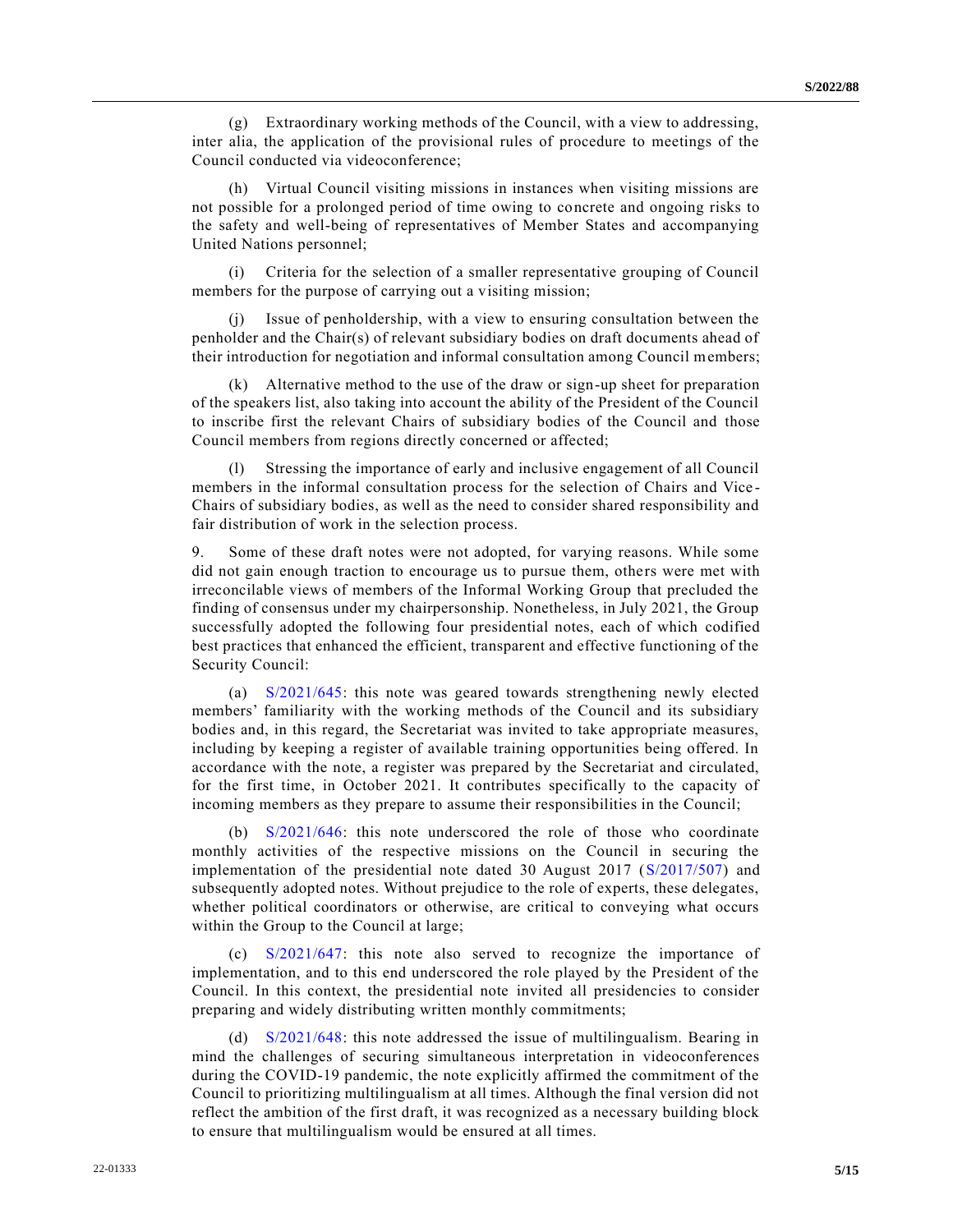10. On 22 December 2021, the Informal Working Group adopted a final presidential note under my chairpersonship [\(S/2021/1074\)](https://undocs.org/en/S/2021/1074). It affirmed the commitment of the Security Council to maintaining its state of readiness in all circumstances in order to ensure that it can function continuously in accordance with Article 28 of the Charter. In this context, the Council agreed to draw from lessons learned and, for the first time in a presidential note, recalled the temporary, extraordinary and provisional measures set out in the various letters of Presidents of the Council during the COVID-19 pandemic. While the note does note address some of the outstanding videoconferencerelated working methods issues that were discussed in the Group over the past two years, it nevertheless represents an important commitment by the Council to stand ready under all circumstances, both ordinary and extraordinary.

#### **Seven recommendations to the members of the Security Council within the framework of the Informal Working Group and its future Chairs**

11. The presidential note dated 30 August 2017 [\(S/2017/507\)](https://undocs.org/en/S/2017/507) and subsequently adopted notes must be regarded as living documents. As such, working methods must be given the scope to evolve to reflect new realities, and the Security Council members must be willing to compromise in a manner that genuinely enables this evolution. Working methods were not intended to remain frozen in time and, if they are interpreted as such, the ability of the Council to function effectively would be stunted. The Informal Working Group must continue to critically review and reflect on working methods-related issues to ensure that they remain relevant and, where working methods have become outdated or no longer appropriate, there must be a willingness to facilitate their evolution.

12. Cognizant of the need for the working methods of the Security Council to be adapted to reflect current circumstances, and against the backdrop of the ongoing pandemic, the impact of which continues to be unpredictable in the context of the work of the Council, it is important that the Council establish a formal contingency plan to ensure that it can continue to deliver on its mandate in circumstances in which it is not able to convene in person. The starting point for this should be the letters of the successive presidencies outlining the temporary, extraordinary and provisional working methods agreed upon by Council members during the pandemic.<sup>1</sup> A number of important proposals were also suggested during the open debate on working methods in 2021 and warrant further consideration. Contingency planning will not override the ordinary working methods of the Council, but rather complement them, so that in rare, extraordinary circumstances the Council can seamlessly transition to its auxiliary mode of operation, which ensures its ability to function continuously and in accordance with Article 28 of the Charter. To this end, the Council should consider the issue of the status of virtual meetings and the application of the provisional rules of procedure therein and further build on the provisions of the presidential note dated 22 December 2021 [\(S/2021/1074\)](https://undocs.org/en/S/2021/1074).

13. When its mode of operation is no longer threatened by the COVID-19 pandemic, the Security Council should give due consideration to the best practices that were adopted during that extraordinary period to determine those that will enhance its work during its ordinary functioning. In this regard, the Council should harness technology to enhance its engagement with stakeholders that cannot be present at meetings in New York. The use of technology should be extended to facilitate visiting missions when the Council is unable to travel. While virtual work, including virtual field visits, cannot replace in-person functioning, it presents a temporary alternative in extraordinary circumstances that facilitates the uninterrupted functioning of the Council.

**\_\_\_\_\_\_\_\_\_\_\_\_\_\_\_\_\_\_**

<sup>1</sup> [S/2020/253,](https://undocs.org/en/S/2020/253) [S/2020/273,](https://undocs.org/en/S/2020/273) [S/2020/372,](https://undocs.org/en/S/2020/372) [S/2020/490,](https://undocs.org/en/S/2020/490) [S/2020/639,](https://undocs.org/en/S/2020/639) [S/2020/778,](https://undocs.org/en/S/2020/778) [S/2020/877,](https://undocs.org/en/S/2020/877) [S/2020/966,](https://undocs.org/en/S/2020/966) [S/2020/1077,](https://undocs.org/en/S/2020/1077) [S/2020/1163,](https://undocs.org/en/S/2020/1163) [S/2021/18,](https://undocs.org/en/S/2021/18) [S/2021/106,](https://undocs.org/en/S/2021/106) [S/2021/245,](https://undocs.org/en/S/2021/245) [S/2021/326,](https://undocs.org/en/S/2021/326) [S/2021/428,](https://undocs.org/en/S/2021/428) [S/2021/524,](https://undocs.org/en/S/2021/524) [S/2021/703,](https://undocs.org/en/S/2021/703) [S/2021/776,](https://undocs.org/en/S/2021/776) [S/2021/848,](https://undocs.org/en/S/2021/848) [S/2021/939](https://undocs.org/en/S/2021/939) and [S/2021/1013.](https://undocs.org/en/S/2021/1013)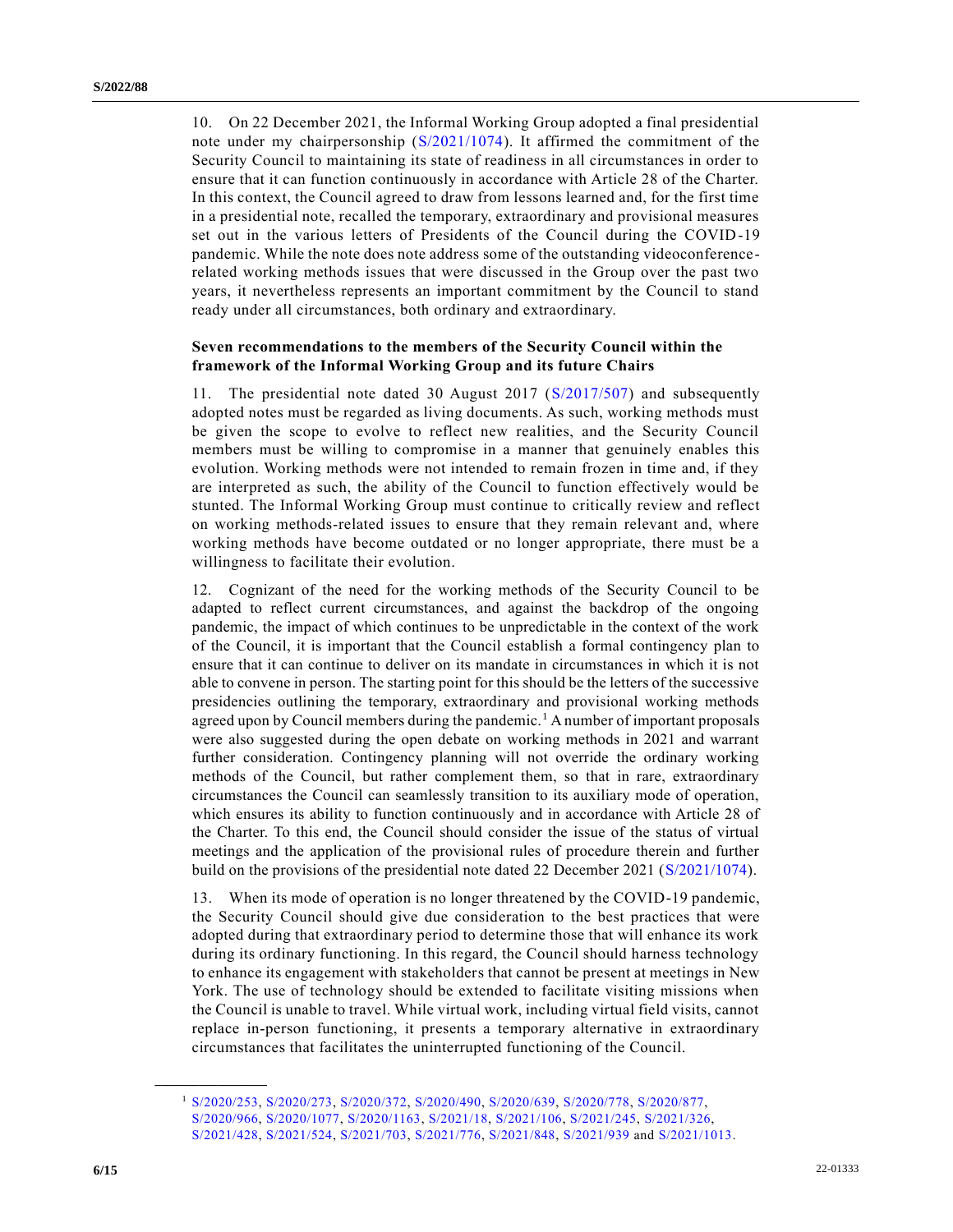14. The Informal Working Group, through the Chair, should continue to focus on action-oriented implementation of the presidential note dated 30 August 2017 [\(S/2017/507\)](https://undocs.org/en/S/2017/507) and subsequently adopted notes. In this regard, the focus should be on familiarizing Group members, including political coordinators, with the provisions of the presidential note dated 30 August 2017 [\(S/2017/507\)](https://undocs.org/en/S/2017/507) and subsequently adopted notes. These documents contain provisions indispensable to the operation of the Security Council and therefore necessitate implementation in order to be effective. However, in order to properly operationalize the provisions, it is important that all members, incoming and existing, are well acquainted with their contents. The extent to which members are able to effectively implement the provisions of the presidential note dated 30 August 2017 [\(S/2017/507\)](https://undocs.org/en/S/2017/507) and subsequently adopted notes is directly influenced by the extent to which they are familiar with them. To assist in this task, I have enclosed with my letter a demonstration of an index that sets out the location of key words and phrases contained within the presidential note dated 30 August 2017 [\(S/2017/507\)](https://undocs.org/en/S/2017/507) and subsequently adopted notes, which is intended to enhance the userfriendliness of those documents (see enclosure). In this regard, I hope that, by making it easier to manoeuvre within the texts, the index will assist in the preparation of written monthly commitments, contribute to members' acquaintance with the presidential note dated 30 August 2017 [\(S/2017/507\)](https://undocs.org/en/S/2017/507) and subsequently adopted notes and thereby support their implementation. In addition, the Security Council Affairs Division has expressed a willingness to host training sessions on the working methods of the Council to help members to become more familiar with the provisions.

15. Draft notes presented to the Informal Working Group should add value to the working methods of the Security Council. These notes require a delicate balance and genuine compromise from every member of the Group and should be negotiated with the sole aim of enhancing the functioning of the Council. While some of the notes that I presented did not garner the necessary support, there were some around which there remains a lot of appetite to continue discussions, such as penholdership, and some to which I would encourage future Chairs to give due consideration to pursuing, such as criteria for visiting missions of a representative grouping of Council members on behalf of the Council, virtual visiting missions and the process of selecting Chairs and Vice-Chairs of subsidiary bodies.

16. I would urge future Chairs and members of the Informal Working Group to consider preparing an annual report similar to that of other subsidiary bodies. As with any other outcome of the Group, such a report would be based on consensus and would outline the summary of activities undertaken by the Group each year. Such a document would serve to enhance the transparency of the Group vis-à-vis the wider membership of the United Nations and make it possible for incoming members, the wider membership and other interested parties to acquaint themselves with its work. Such a report could include, in an annex and as relevant, the presidential note dated 30 August 2017 [\(S/2017/507\)](https://undocs.org/en/S/2017/507), or future iterations thereof, and subsequently adopted notes as a reference for incoming and existing Council members, together with revised versions of the index described above.

17. Finally, in my capacity as Chair of the Informal Working Group, together with representatives of the permanent members of the Security Council, I co-facilitated the process for selecting the Chairs and Vice-Chairs of subsidiary bodies in 2020 and 2021. In both years, the agreement on the Chairs was not reached before the deadline of 1 October set out in the presidential note dated 30 August 2017 [\(S/2017/507\)](https://undocs.org/en/S/2017/507). Furthermore, the Chairs and Vice-Chairs were not agreed upon or formalized before the start of the new term (1 January of the following year), leaving the Council without any formal agreement on the Chairs and Vice-Chairs of subsidiary bodies and, importantly, not allowing incoming members the time necessary to prepare for their respective chairpersonships. This notwithstanding, I encourage the Council and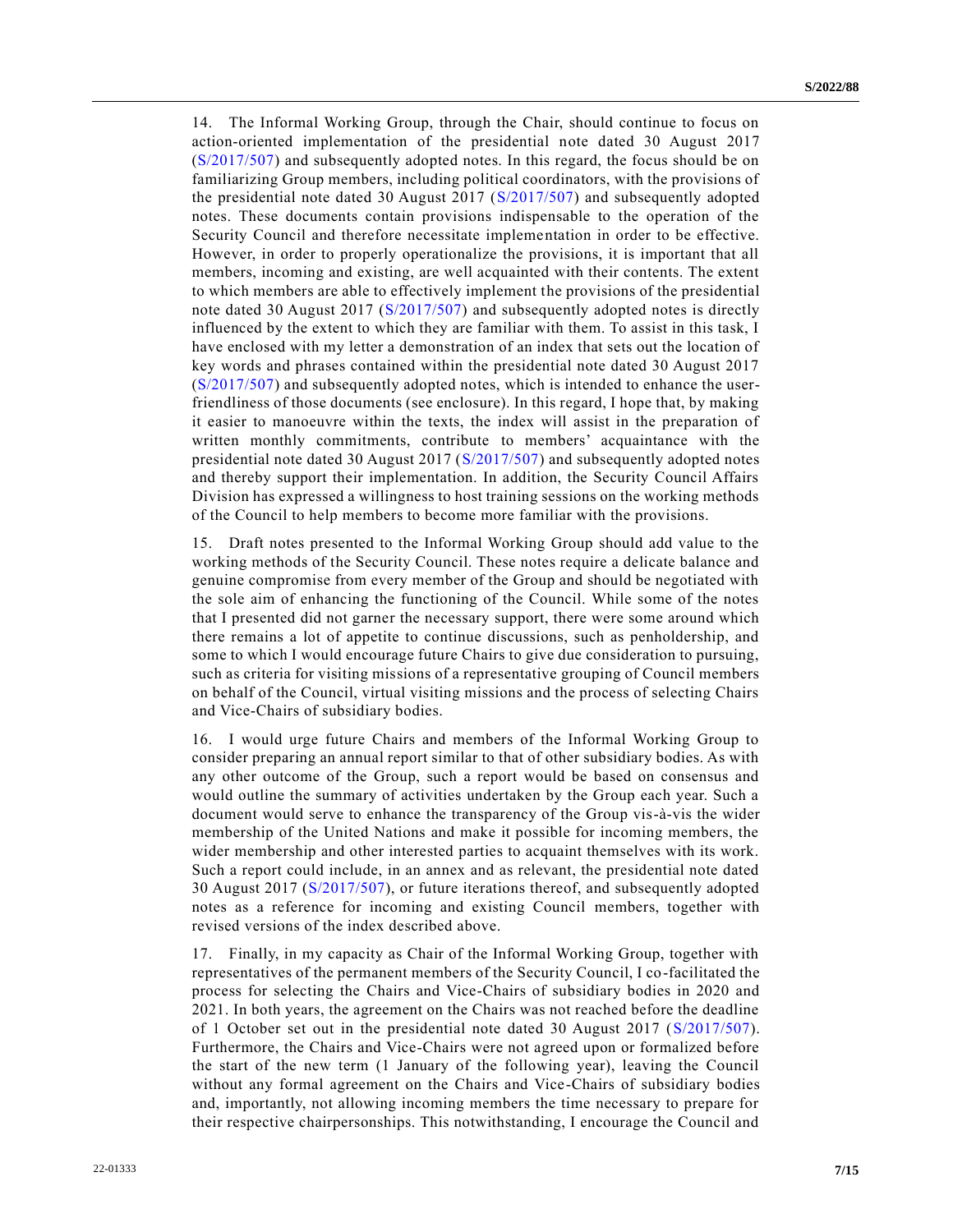all of its members and incoming members to make every effort to conclude this process in a timely fashion, as envisaged in the presidential note dated 30 August 2017 [\(S/2017/507\)](https://undocs.org/en/S/2017/507) and in a balanced, transparent, efficient and inclusive way. Cognizant of the fact that delay due to a lack of consensus is a real possibility with which the Council may have to contend in the future, I suggest that the Group discuss how to avoid the terms of both the Chair and Vice-Chair(s) of any given subsidiary body expiring at the same time. That is, the term of the Chair of any given subsidiary body should not run for the same two-year period as the term of the Vice-Chair. I make this recommendation as an attempt to safeguard against the negative impact of such delays on the work of subsidiary bodies. Furthermore, in co-facilitating the process for the selection of bureaux, the Chair and Vice-Chair(s) of the same subsidiary body should not be agreed upon for concurrent terms of two years (as is sometimes the case) but rather for alternate two-year terms, thereby ensuring that, in the event of political disagreement regarding one or the other, the subsidiary bodies in question would be reliant on an existing Chair or Vice-Chair to continue its work in an uninterrupted fashion. This would alleviate the situation of having no Chair for a subsidiary body in the month of January since the previously agreed Vice-Chair could step in to chair the subsidiary body until the delayed process of selecting the Chairs and Vice-Chairs of those bodies for incoming members is complete. In this regard, I would emphasize in relation to this process the importance of exchanging information related to the work of the subsidiary bodies involved, as foreseen in the presidential note dated 30 August 2017 [\(S/2017/507\)](https://undocs.org/en/S/2017/507), in order to critically understand the responsibilities of Chairs and Vice-Chairs and better prepare incoming elected members to assume these roles.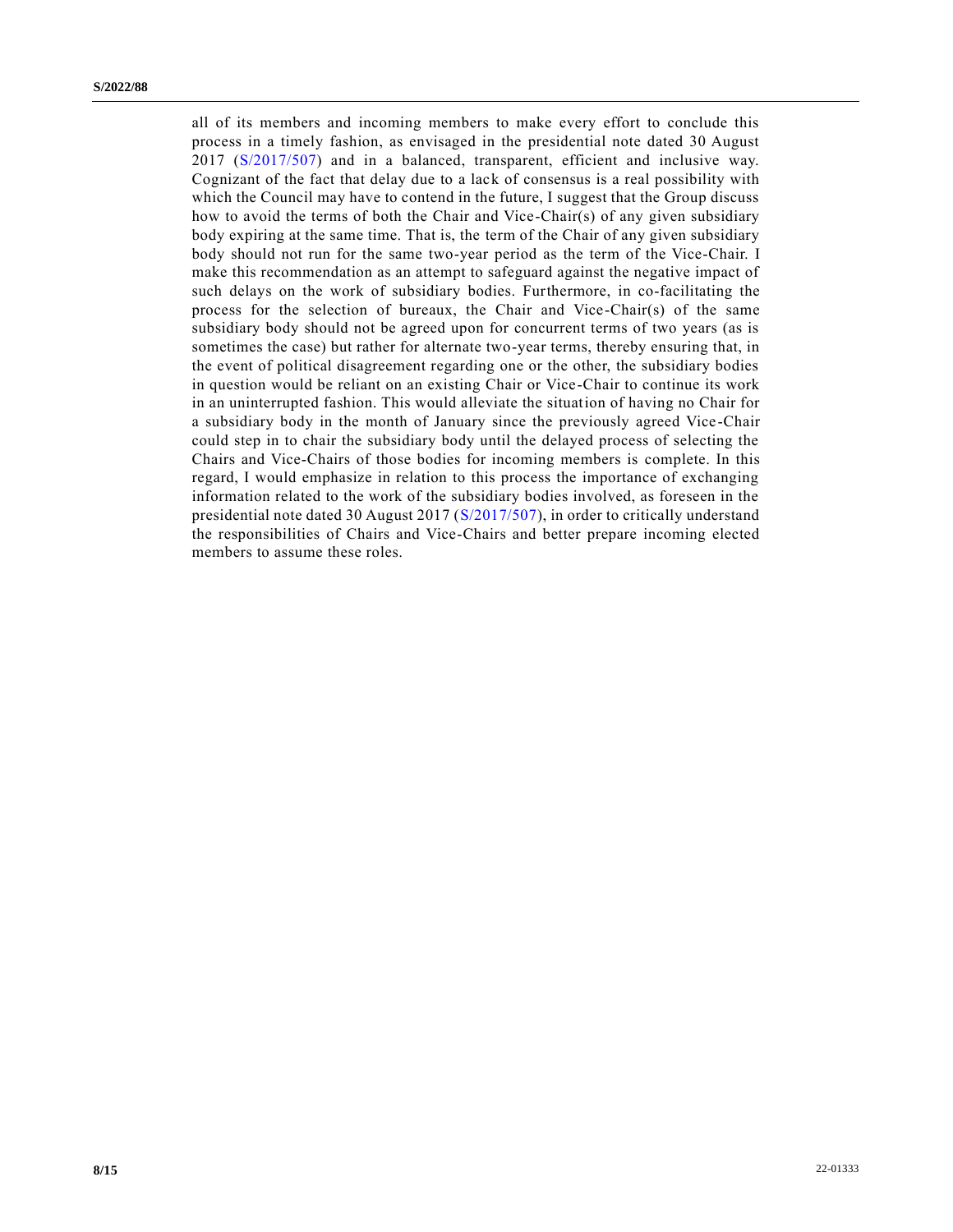### **Enclosure**

# **Index**\*

### **A**

| Ad hoc briefings by the Secretariat  See Briefings in meetings and informal            | consultations |
|----------------------------------------------------------------------------------------|---------------|
| Addendum to monthly programme of work S/2019/992                                       |               |
| Addendum to Summary statement  19                                                      |               |
| Advisory body (Peacebuilding Commission)  95                                           |               |
|                                                                                        |               |
|                                                                                        |               |
|                                                                                        |               |
|                                                                                        |               |
|                                                                                        |               |
|                                                                                        |               |
| Appointment                                                                            |               |
|                                                                                        |               |
|                                                                                        |               |
|                                                                                        |               |
| B                                                                                      |               |
| Briefings in meetings and informal consultations 21, 51, 56–61, 101, 124, $S/2019/990$ |               |
|                                                                                        |               |
|                                                                                        |               |
|                                                                                        |               |
|                                                                                        |               |
| <b>Briefings to Member States</b>                                                      |               |
| Briefings after informal consultations  55                                             |               |
| Briefings by Chairs of subsidiary bodies 105                                           |               |
| Informal briefing on the programme of work  4, 7, $S/2019/994$                         |               |
|                                                                                        |               |
| $\mathbf C$                                                                            |               |
| Cabinet-level permanent representatives 30, 31                                         |               |
| Chairs                                                                                 |               |
|                                                                                        |               |

<sup>\*</sup> The present index contains key words and phrases referred to in the note by the President of the Security Council dated 30 August 2017 [\(S/2017/507\)](https://undocs.org/en/S/2017/507) and subsequently adopted notes. The numbers in the index indicate the relevant paragraph of the note dated 30 August 2017; for words referred to in subsequently adopted texts, the document symbol is provided.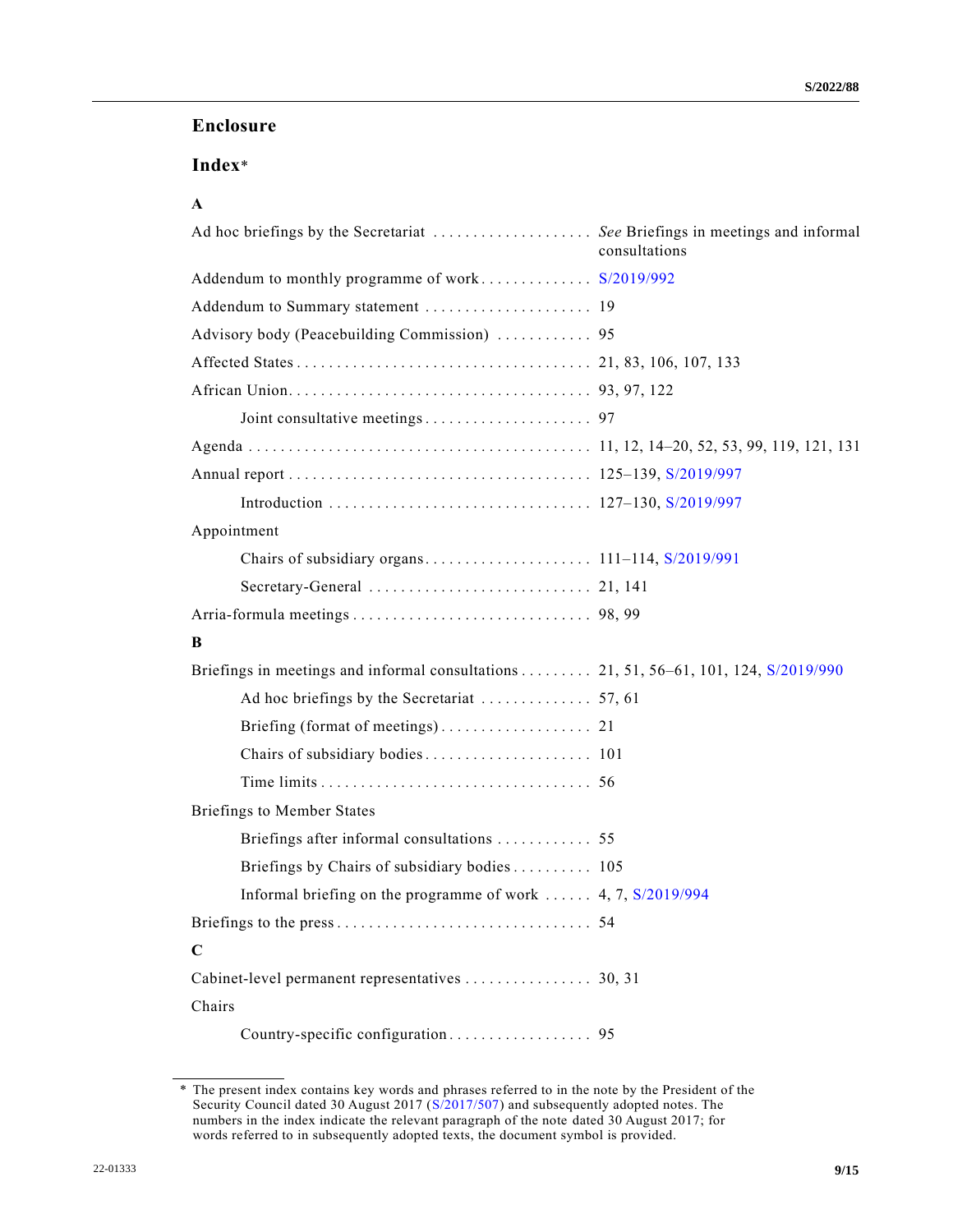| Peacebuilding Commission See Peacebuilding Commission   |                                                                                                                  |
|---------------------------------------------------------|------------------------------------------------------------------------------------------------------------------|
| Subsidiary bodies See Subsidiary bodies                 |                                                                                                                  |
|                                                         |                                                                                                                  |
|                                                         |                                                                                                                  |
|                                                         |                                                                                                                  |
|                                                         |                                                                                                                  |
|                                                         |                                                                                                                  |
|                                                         |                                                                                                                  |
|                                                         |                                                                                                                  |
|                                                         |                                                                                                                  |
|                                                         |                                                                                                                  |
|                                                         |                                                                                                                  |
| Coronavirus disease (COVID-19) pandemic temporary       |                                                                                                                  |
|                                                         |                                                                                                                  |
|                                                         |                                                                                                                  |
| D                                                       |                                                                                                                  |
|                                                         |                                                                                                                  |
| Dialogue with non-Security Council members and other    |                                                                                                                  |
|                                                         |                                                                                                                  |
|                                                         |                                                                                                                  |
|                                                         |                                                                                                                  |
| E                                                       |                                                                                                                  |
|                                                         |                                                                                                                  |
|                                                         | S/2021/647, S/2021/648                                                                                           |
|                                                         | S/2019/990, S/2019/991, S/2019/992,<br>S/2019/993, S/2019/994, S/2019/995,<br>S/2019/997, S/2021/646, S/2021/647 |
| Elected members of the Security Council                 |                                                                                                                  |
|                                                         | S/2021/645                                                                                                       |
|                                                         |                                                                                                                  |
|                                                         |                                                                                                                  |
| F                                                       |                                                                                                                  |
| Forecast for monthly presidencies  See Monthly forecast |                                                                                                                  |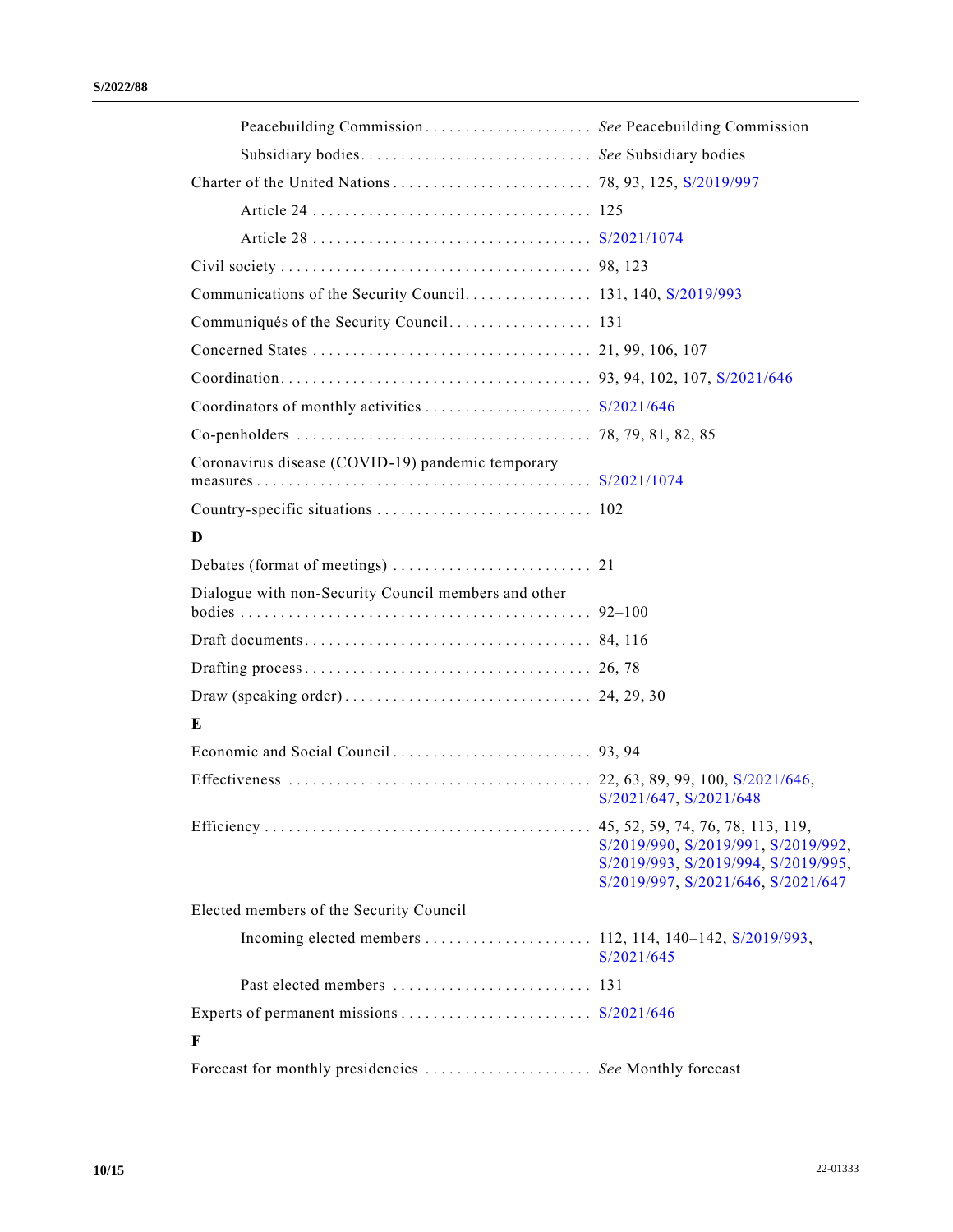| G                                                                                     |                      |
|---------------------------------------------------------------------------------------|----------------------|
|                                                                                       |                      |
|                                                                                       | 138, S/2019/997      |
|                                                                                       |                      |
| H                                                                                     |                      |
| Host countries (Security Council missions) S/2019/990                                 |                      |
| L                                                                                     |                      |
| Implementation of the presidential note dated 30 August                               |                      |
|                                                                                       |                      |
| Incoming Chairs of subsidiary bodies  See Subsidiary bodies                           |                      |
| Incoming elected members of the Security Council  See Elected members of the Security | Council              |
|                                                                                       | Security Council     |
|                                                                                       |                      |
| Informal consultation process for selection of chairs  See Subsidiary bodies          |                      |
|                                                                                       | 140, 141, S/2019/993 |
|                                                                                       |                      |
|                                                                                       |                      |
|                                                                                       |                      |
|                                                                                       |                      |
|                                                                                       | consultations        |
| Intra-Security Council cooperation and consultation  74–77                            |                      |
| J                                                                                     |                      |
|                                                                                       |                      |
|                                                                                       |                      |
| L                                                                                     |                      |
|                                                                                       |                      |
|                                                                                       |                      |
|                                                                                       |                      |
|                                                                                       |                      |
| M                                                                                     |                      |
|                                                                                       |                      |
|                                                                                       |                      |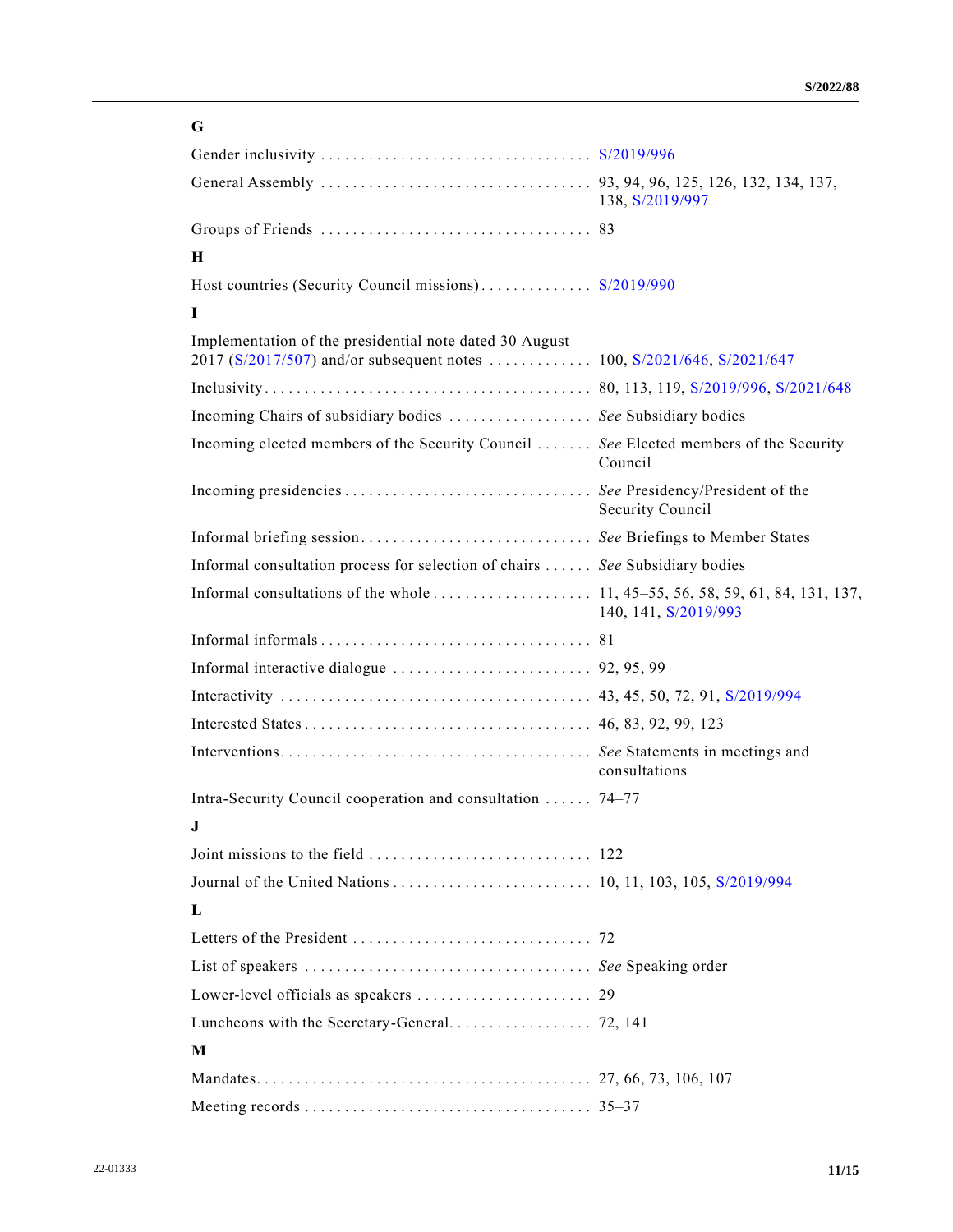|                                                                        | 142                                                                                              |
|------------------------------------------------------------------------|--------------------------------------------------------------------------------------------------|
|                                                                        |                                                                                                  |
|                                                                        |                                                                                                  |
|                                                                        |                                                                                                  |
|                                                                        |                                                                                                  |
|                                                                        |                                                                                                  |
|                                                                        |                                                                                                  |
|                                                                        |                                                                                                  |
|                                                                        |                                                                                                  |
|                                                                        |                                                                                                  |
|                                                                        | 106, 109 (see also Affected States,<br>Concerned States, Interested States,<br>Wider membership) |
|                                                                        |                                                                                                  |
|                                                                        | Security Council                                                                                 |
| Monthly commitments on working methods See Presidency/President of the | Security Council                                                                                 |
|                                                                        |                                                                                                  |
|                                                                        |                                                                                                  |
| N                                                                      |                                                                                                  |
|                                                                        | consultations                                                                                    |
|                                                                        | Council                                                                                          |
| Non-governmental organizations                                         | 98.123                                                                                           |
|                                                                        |                                                                                                  |
| $\mathbf 0$                                                            |                                                                                                  |
|                                                                        |                                                                                                  |
|                                                                        |                                                                                                  |
|                                                                        |                                                                                                  |
|                                                                        |                                                                                                  |
| Annual open debate on working methods  100                             |                                                                                                  |
|                                                                        |                                                                                                  |
|                                                                        |                                                                                                  |
|                                                                        |                                                                                                  |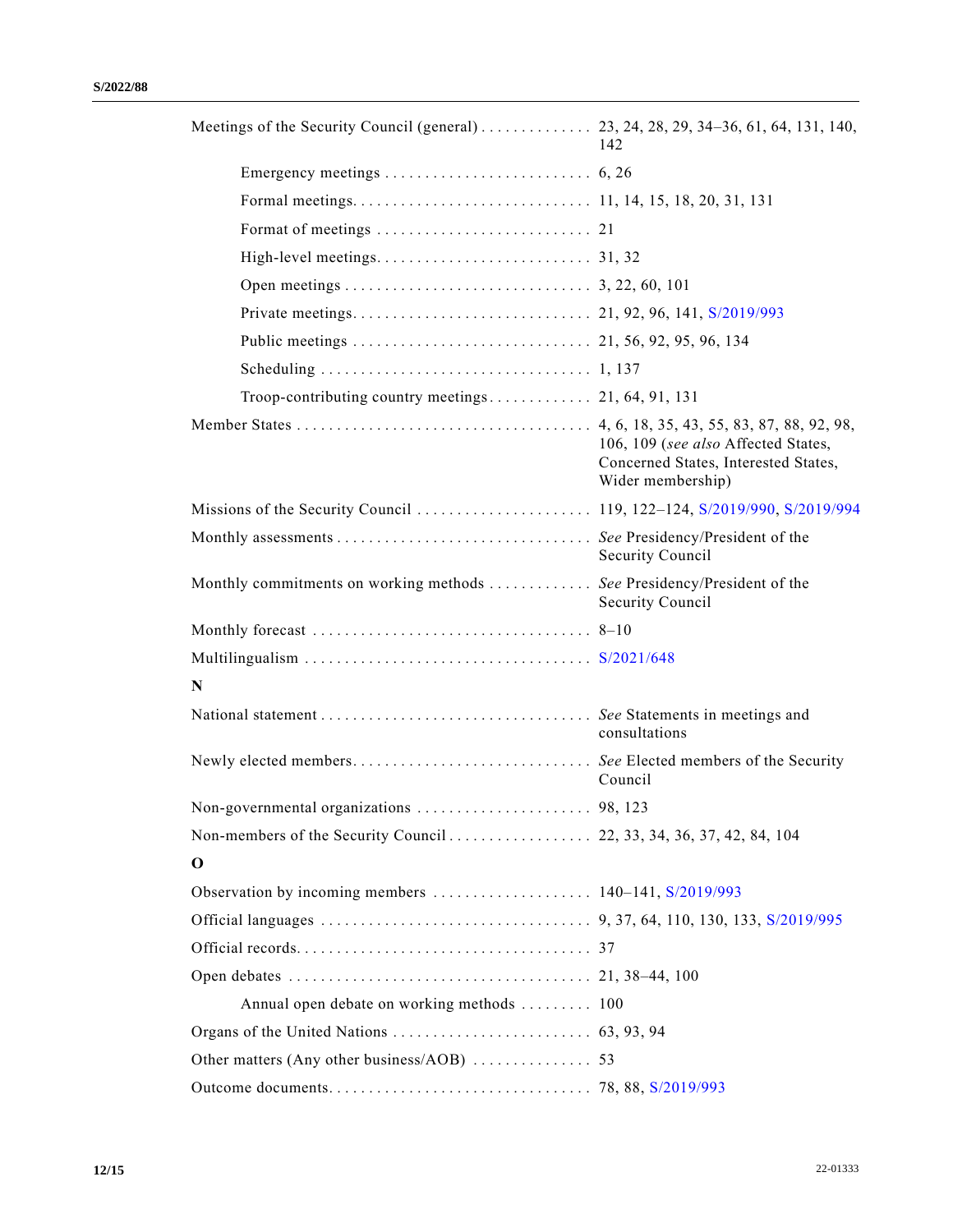### **P**

Participants/participation

| Chairs of the Peacebuilding Commission  95                   |            |
|--------------------------------------------------------------|------------|
|                                                              |            |
|                                                              | S/2019/995 |
|                                                              |            |
|                                                              |            |
|                                                              |            |
| Chairs of country-specific configurations  95, S/2019/990    |            |
|                                                              |            |
|                                                              |            |
|                                                              |            |
|                                                              |            |
|                                                              |            |
| Presidency/President of the Security Council                 |            |
|                                                              |            |
|                                                              |            |
| Engagement with United Nations principal organs 94, 134, 138 |            |
|                                                              |            |
| Intra-Security Council cooperation  77                       |            |
|                                                              |            |
|                                                              |            |
|                                                              |            |
|                                                              |            |
|                                                              |            |
|                                                              |            |
|                                                              |            |
|                                                              |            |
|                                                              |            |
| Press statements                                             |            |
|                                                              |            |
|                                                              |            |
|                                                              |            |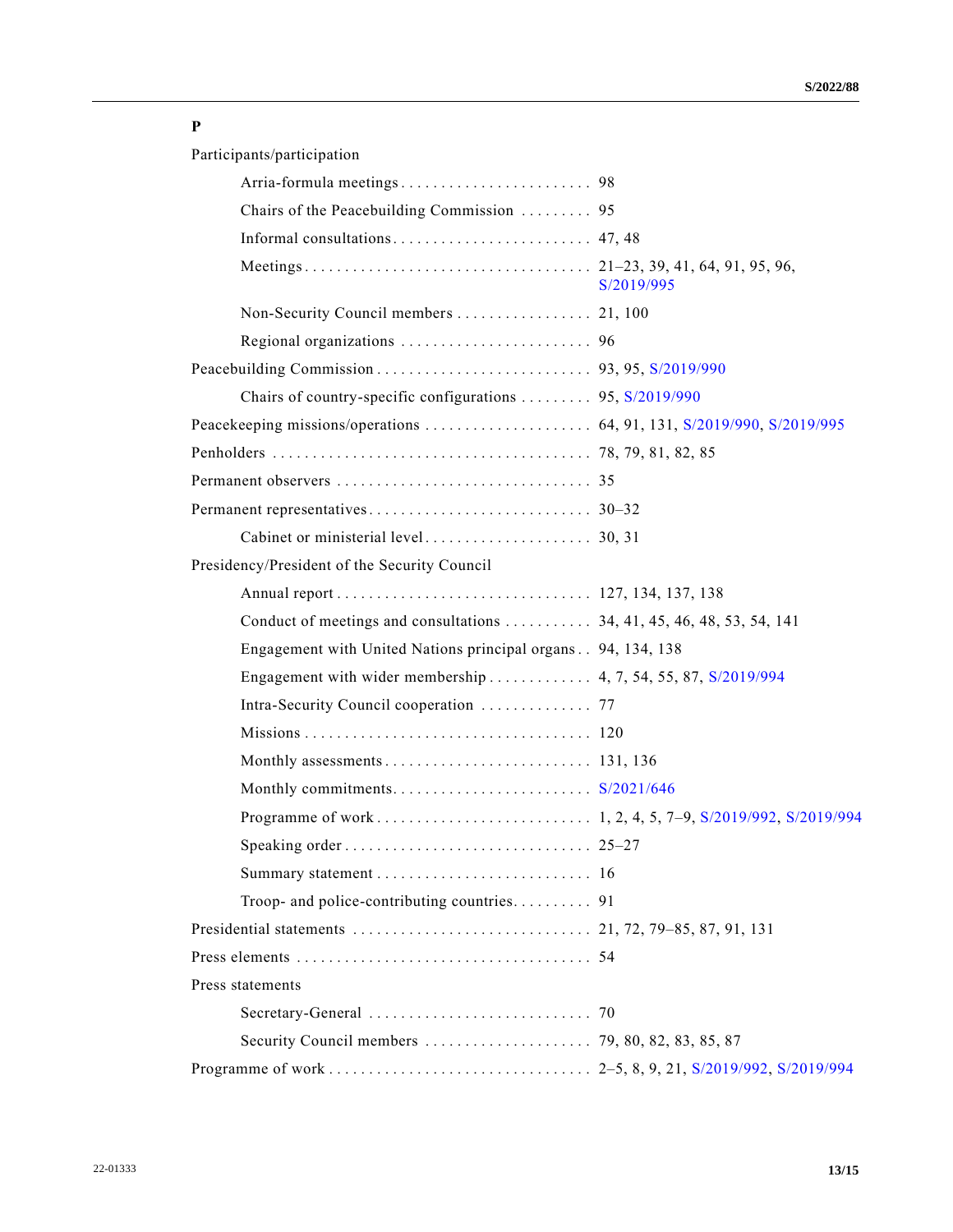| $\bf{R}$                                                       |                          |
|----------------------------------------------------------------|--------------------------|
|                                                                |                          |
|                                                                |                          |
|                                                                |                          |
|                                                                |                          |
|                                                                |                          |
| S                                                              |                          |
| Sanctions                                                      |                          |
|                                                                |                          |
| Sanctions experts and monitoring teams  106, 110, 118, 131     |                          |
|                                                                |                          |
|                                                                | 91, 131, 141, S/2019/995 |
|                                                                |                          |
|                                                                |                          |
|                                                                |                          |
|                                                                |                          |
|                                                                |                          |
|                                                                |                          |
|                                                                |                          |
|                                                                |                          |
|                                                                |                          |
|                                                                |                          |
| Security Council members  24–32                                |                          |
| Special envoys/representatives of the Secretary-General 73, 87 |                          |
| Statements in meetings and consultations                       |                          |
|                                                                |                          |
| Distribution/circulation of statements  35–37, 41, 58          |                          |
|                                                                |                          |
| National statement by the President 25                         |                          |